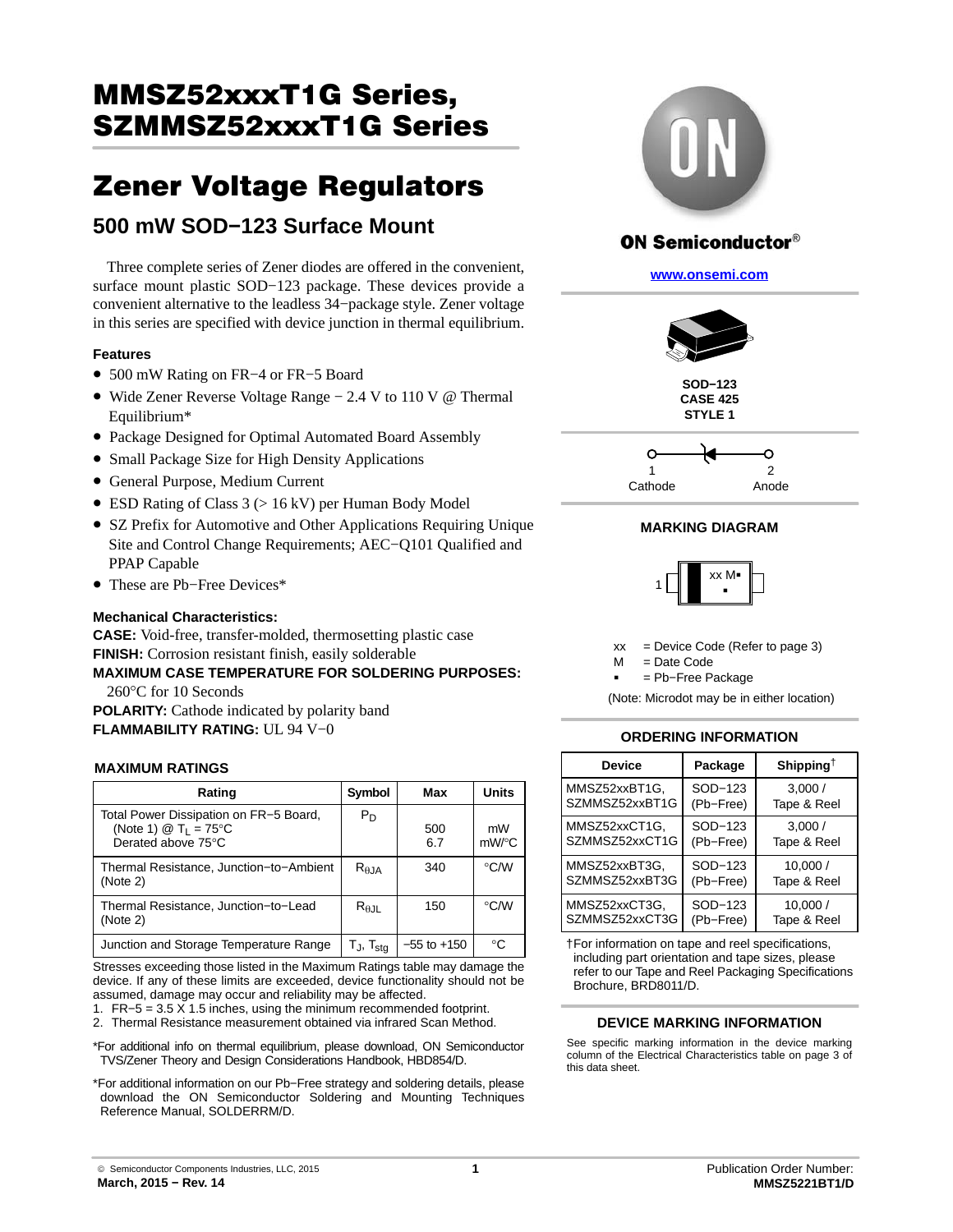### **ELECTRICAL CHARACTERISTICS** (T<sub>A</sub> = 25°C unless otherwise noted,  $V_F = 0.95$  V Max.  $\textcircled{e}$  I<sub>F</sub> = 10 mA)

| Symbol           | Parameter                               |  |  |
|------------------|-----------------------------------------|--|--|
| Vz               | Reverse Zener Voltage @ I <sub>7T</sub> |  |  |
| I <sub>7T</sub>  | <b>Reverse Current</b>                  |  |  |
| $Z_{7T}$         | Maximum Zener Impedance $@$ $ _{7T}$    |  |  |
| $I_{ZK}$         | <b>Reverse Current</b>                  |  |  |
| $Z_{ZK}$         | Maximum Zener Impedance $@$ $ _{7k}$    |  |  |
| l <sub>R</sub>   | Reverse Leakage Current @ VR            |  |  |
| $V_{\mathsf{R}}$ | Reverse Voltage                         |  |  |
| ΙF               | <b>Forward Current</b>                  |  |  |
| VF               | Forward Voltage @ IF                    |  |  |

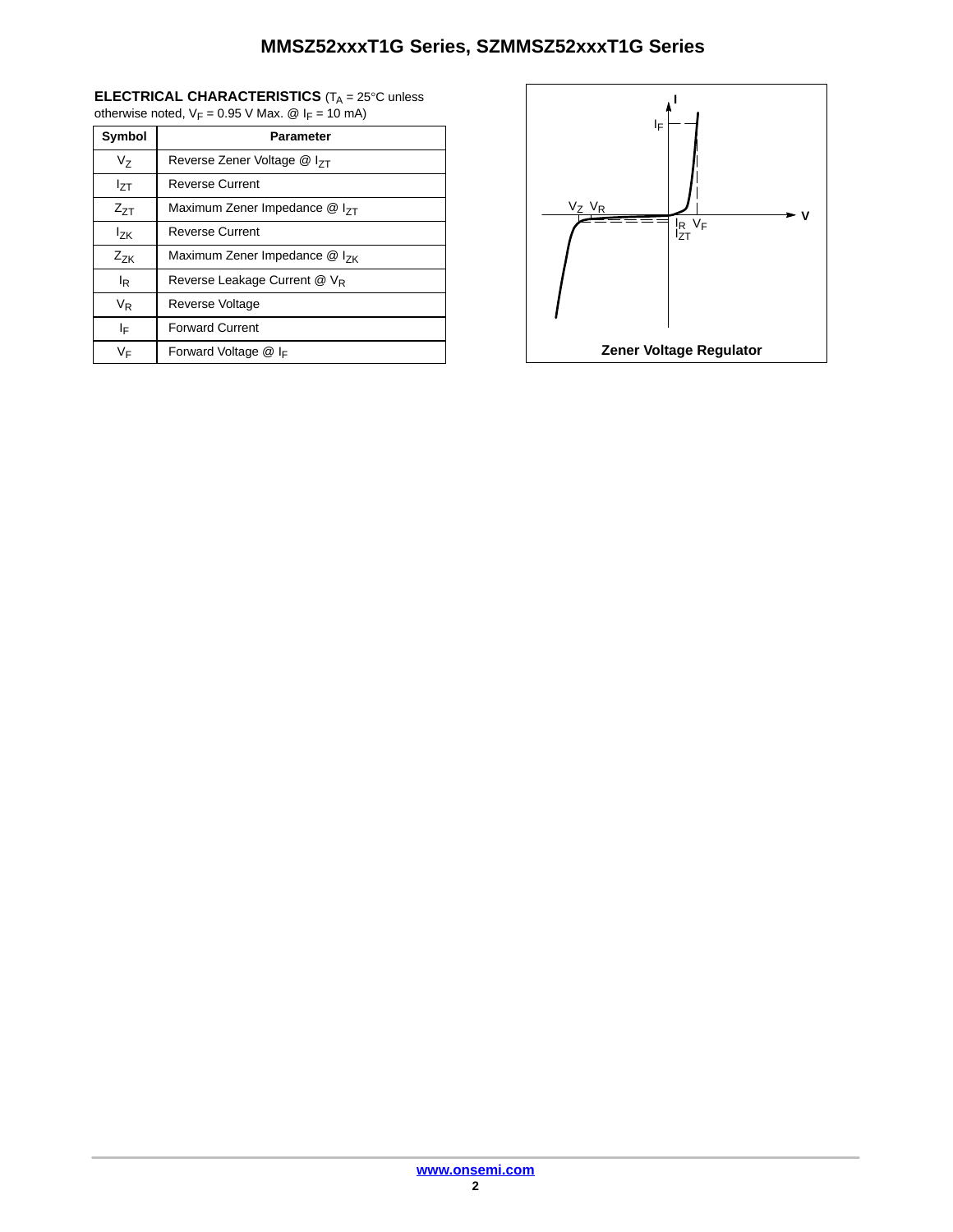<span id="page-2-0"></span>

| 5% TOLERANCE FG ELECTRICAL CHARACTERISTICS ( $T_A$ = 25°C unless otherwise noted, $V_F$ = 0.9 V Max. @ I <sub>F</sub> = 10 mA) |  |
|--------------------------------------------------------------------------------------------------------------------------------|--|
|--------------------------------------------------------------------------------------------------------------------------------|--|

| Zener Voltage (Notes 3 and 4)<br>Zener Impedance (Note 5)                                                                                                                            |                           |  |
|--------------------------------------------------------------------------------------------------------------------------------------------------------------------------------------|---------------------------|--|
| $VZ$ (Volts)<br>$Z_{ZT}$ @ $I_{ZT}$<br>$Z_{ZK}$ @ $I_{ZK}$                                                                                                                           | rent<br>$I_R \otimes V_R$ |  |
| $@I_{ZT}$<br><b>Device</b><br>$\Omega$<br><b>Marking</b><br>Min<br>Nom<br>Max<br>mA<br>Ω<br>mA<br>μA<br>Device*                                                                      | <b>Volts</b>              |  |
|                                                                                                                                                                                      |                           |  |
| C <sub>1</sub><br>MMSZ5221BT1G<br>2.28<br>2.4<br>2.52<br>20<br>30<br>1200<br>0.25<br>100<br>MMSZ5222BT1G<br>C <sub>2</sub><br>2.38<br>2.5<br>20<br>30<br>1250<br>0.25<br>2.63<br>100 | 1<br>1                    |  |
| C <sub>3</sub><br>2.7<br>20<br>30<br>1300<br>0.25<br>MMSZ5223BT1G<br>2.57<br>2.84<br>75                                                                                              | 1                         |  |
|                                                                                                                                                                                      |                           |  |
| C <sub>4</sub><br>2.66<br>2.8<br>2.94<br>20<br>30<br>1400<br>0.25<br>75<br>MMSZ5224BT1G<br>C <sub>5</sub><br>1600                                                                    | 1                         |  |
| MMSZ5225BT1G<br>2.85<br>3.0<br>20<br>29<br>0.25<br>50<br>3.15                                                                                                                        | 1                         |  |
| D <sub>1</sub><br>MMSZ5226BT1G<br>3.14<br>3.3<br>3.47<br>20<br>28<br>1600<br>0.25<br>25                                                                                              | 1                         |  |
| MMSZ5227BT1G<br>D <sub>2</sub><br>3.6<br>3.78<br>24<br>1700<br>0.25<br>15<br>3.42<br>20                                                                                              | 1                         |  |
| 23<br>10<br>MMSZ5228BT1G<br>D3<br>3.71<br>3.9<br>4.10<br>20<br>1900<br>0.25                                                                                                          | 1                         |  |
| 22<br>0.25<br>5<br>MMSZ5229BT1G<br>D4<br>4.09<br>4.3<br>4.52<br>20<br>2000                                                                                                           | 1                         |  |
| 5<br>MMSZ5230BT1G<br>D <sub>5</sub><br>4.47<br>4.7<br>4.94<br>20<br>19<br>1900<br>0.25                                                                                               | 2                         |  |
| E <sub>1</sub><br>17<br>5<br>MMSZ5231BT1G<br>4.85<br>5.1<br>5.36<br>20<br>1600<br>0.25                                                                                               | $\overline{2}$            |  |
| E2<br>MMSZ5232BT1G<br>5.32<br>5.6<br>5.88<br>20<br>11<br>1600<br>0.25<br>5                                                                                                           | 3                         |  |
| E <sub>3</sub><br>6.0<br>20<br>7<br>0.25<br>5<br>MMSZ5233BT1G<br>5.70<br>6.30<br>1600                                                                                                | 3.5                       |  |
| $\overline{7}$<br>E <sub>4</sub><br>5.89<br>6.2<br>20<br>1000<br>0.25<br>5<br>MMSZ5234BT1G<br>6.51                                                                                   | 4                         |  |
| 5<br>0.25<br>3<br>MMSZ5235BT1G<br>E <sub>5</sub><br>6.46<br>6.8<br>7.14<br>20<br>750                                                                                                 | 5                         |  |
| 6<br>3<br>F <sub>1</sub><br>7.5<br>0.25<br>MMSZ5236BT1G<br>7.13<br>7.88<br>20<br>500                                                                                                 | 6                         |  |
| F <sub>2</sub><br>8.2<br>8<br>0.25<br>3<br>MMSZ5237BT1G<br>7.79<br>8.61<br>20<br>500                                                                                                 | 6.5                       |  |
| 8<br>3<br>F <sub>3</sub><br>8.27<br>8.7<br>20<br>0.25<br>MMSZ5238BT1G<br>9.14<br>600                                                                                                 | 6.5                       |  |
| F <sub>4</sub><br>10<br>0.25<br>3<br>MMSZ5239BT1G<br>8.65<br>9.1<br>9.56<br>20<br>600                                                                                                | $\overline{7}$            |  |
| 3<br>20<br>0.25<br>MMSZ5240BT1G<br>F5<br>9.50<br>10<br>10.50<br>17<br>600                                                                                                            | 8                         |  |
| $\overline{2}$<br>11<br>MMSZ5241BT1G<br>H1<br>10.45<br>11.55<br>20<br>22<br>600<br>0.25                                                                                              | 8.4                       |  |
| H <sub>2</sub><br>20<br>30<br>0.25<br>$\mathbf{1}$<br>MMSZ5242BT1G/T3G<br>11.40<br>12<br>12.60<br>600                                                                                | 9.1                       |  |
| H3<br>13<br>13<br>MMSZ5243BT1G<br>12.35<br>13.65<br>9.5<br>600<br>0.25<br>0.5                                                                                                        | 9.9                       |  |
| H4<br>14<br>15<br>0.1<br>MMSZ5244BT1G<br>13.30<br>14.70<br>9.0<br>600<br>0.25                                                                                                        | 10                        |  |
| MMSZ5245BT1G<br>H <sub>5</sub><br>14.25<br>15<br>15.75<br>8.5<br>16<br>600<br>0.25<br>0.1                                                                                            | 11                        |  |
| J1<br>15.20<br>16<br>16.80<br>7.8<br>17<br>0.25<br>0.1<br>MMSZ5246BT1G<br>600                                                                                                        | 12                        |  |
| 19<br>0.25<br>0.1<br>MMSZ5247BT1G<br>J2<br>16.15<br>17<br>17.85<br>7.4<br>600                                                                                                        | 13                        |  |
| J3<br>18.90<br>21<br>600<br>0.25<br>0.1<br>MMSZ5248BT1G<br>17.10<br>18<br>7.0                                                                                                        | 14                        |  |
| J <sub>4</sub><br>19<br>23<br>0.25<br>0.1<br>MMSZ5249BT1G<br>18.05<br>19.95<br>6.6<br>600                                                                                            | 14                        |  |
| J <sub>5</sub><br>25<br>MMSZ5250BT1G<br>19.00<br>20<br>21.00<br>6.2<br>600<br>0.25<br>0.1                                                                                            | 15                        |  |
| K <sub>1</sub><br>MMSZ5251BT1G<br>5.6<br>29<br>0.1<br>20.90<br>22<br>23.10<br>600<br>0.25                                                                                            | 17                        |  |
| K <sub>2</sub><br>5.2<br>33<br>0.25<br>0.1<br>MMSZ5252BT1G<br>22.80<br>24<br>25.20<br>600                                                                                            | 18                        |  |
| 0.1<br>MMSZ5253BT1G<br>K3<br>23.75<br>25<br>26.25<br>5.0<br>35<br>600<br>0.25                                                                                                        | 19                        |  |
| K4<br>0.1<br>MMSZ5254BT1G<br>25.65<br>27<br>28.35<br>41<br>600<br>0.25<br>4.6                                                                                                        | 21                        |  |
| 0.1<br>MMSZ5255BT1G<br>K5<br>26.60<br>28<br>29.40<br>4.5<br>44<br>600<br>0.25                                                                                                        | 21                        |  |
| M1<br>30<br>4.2<br>0.1<br>MMSZ5256BT1G<br>28.50<br>31.50<br>49<br>600<br>0.25                                                                                                        | 23                        |  |
| MMSZ5257BT1G<br>M <sub>2</sub><br>700<br>0.1<br>31.35<br>33<br>34.65<br>3.8<br>58<br>0.25                                                                                            | 25                        |  |
| M <sub>3</sub><br>0.1<br>MMSZ5258BT1G/T3G<br>34.20<br>36<br>37.80<br>3.4<br>70<br>700<br>0.25                                                                                        | 27                        |  |
| M4<br>39<br>0.1<br>MMSZ5259BT1G<br>37.05<br>40.95<br>3.2<br>80<br>800<br>0.25                                                                                                        | 30                        |  |
| 93<br>0.1<br>MMSZ5260BT1G<br>M <sub>5</sub><br>40.85<br>43<br>45.15<br>3.0<br>900<br>0.25                                                                                            | 33                        |  |
| N1<br>47<br>105<br>0.1<br>MMSZ5261BT1G<br>44.65<br>49.35<br>2.7<br>1000<br>0.25                                                                                                      | 36                        |  |
| 125<br>0.25<br>0.1<br>MMSZ5262BT1G<br>N <sub>2</sub><br>48.45<br>51<br>53.55<br>2.5<br>1100                                                                                          | 39                        |  |
| 2.2<br>0.25<br>0.1<br>MMSZ5263BT1G<br>N <sub>3</sub><br>53.20<br>56<br>58.80<br>150<br>1300                                                                                          | 43                        |  |
| MMSZ5264BT1G<br>N <sub>4</sub><br>57.00<br>60<br>63.00<br>2.1<br>170<br>1400<br>0.25<br>0.1                                                                                          | 46                        |  |
| N <sub>5</sub><br>62<br>2.0<br>185<br>0.25<br>0.1<br>MMSZ5265BT1G<br>58.90<br>65.10<br>1400                                                                                          | 47                        |  |
| P <sub>1</sub><br>71.40<br>230<br>0.1<br>MMSZ5266BT1G<br>64.60<br>68<br>1.8<br>1600<br>0.25                                                                                          | 52                        |  |
| MMSZ5267BT1G<br>P <sub>2</sub><br>71.25<br>75<br>1.7<br>270<br>0.25<br>0.1<br>78.75<br>1700                                                                                          | 56                        |  |
| P <sub>3</sub><br>0.1<br>MMSZ5268BT1G<br>77.90<br>82<br>86.10<br>1.5<br>330<br>2000<br>0.25                                                                                          | 62                        |  |
| 0.1<br>MMSZ5269BT1G<br>P4<br>82.65<br>87<br>91.35<br>1.4<br>370<br>2200<br>0.25                                                                                                      | 68                        |  |
| 91<br>400<br>MMSZ5270BT1G<br>P <sub>5</sub><br>86.45<br>95.55<br>1.4<br>2300<br>0.25<br>0.1                                                                                          | 69                        |  |
| R <sub>2</sub><br>MMSZ5272BT1G/T3G<br>104.5<br>110<br>115.5<br>1.1<br>750<br>3000<br>0.25<br>0.1                                                                                     | 84                        |  |

3. "B" Suffix Type numbers shown have a standard tolerance of ±5% on the nominal Zener voltages.

4. Nominal Zener voltage is measured with the device junction in thermal equilibrium at T<sub>L</sub> = 30°C ±1°C.

5.  $\,$  Z $_{ZT}$  and Z $_{ZK}$  are measured by dividing the AC voltage drop across the device by the ac current applied.

The specified limits are for  $I_{Z(AC)} = 0.1 I_{Z(dc)}$  with the AC frequency = 1 kHz.<br>\*Includes SZ-prefix devices where applicable.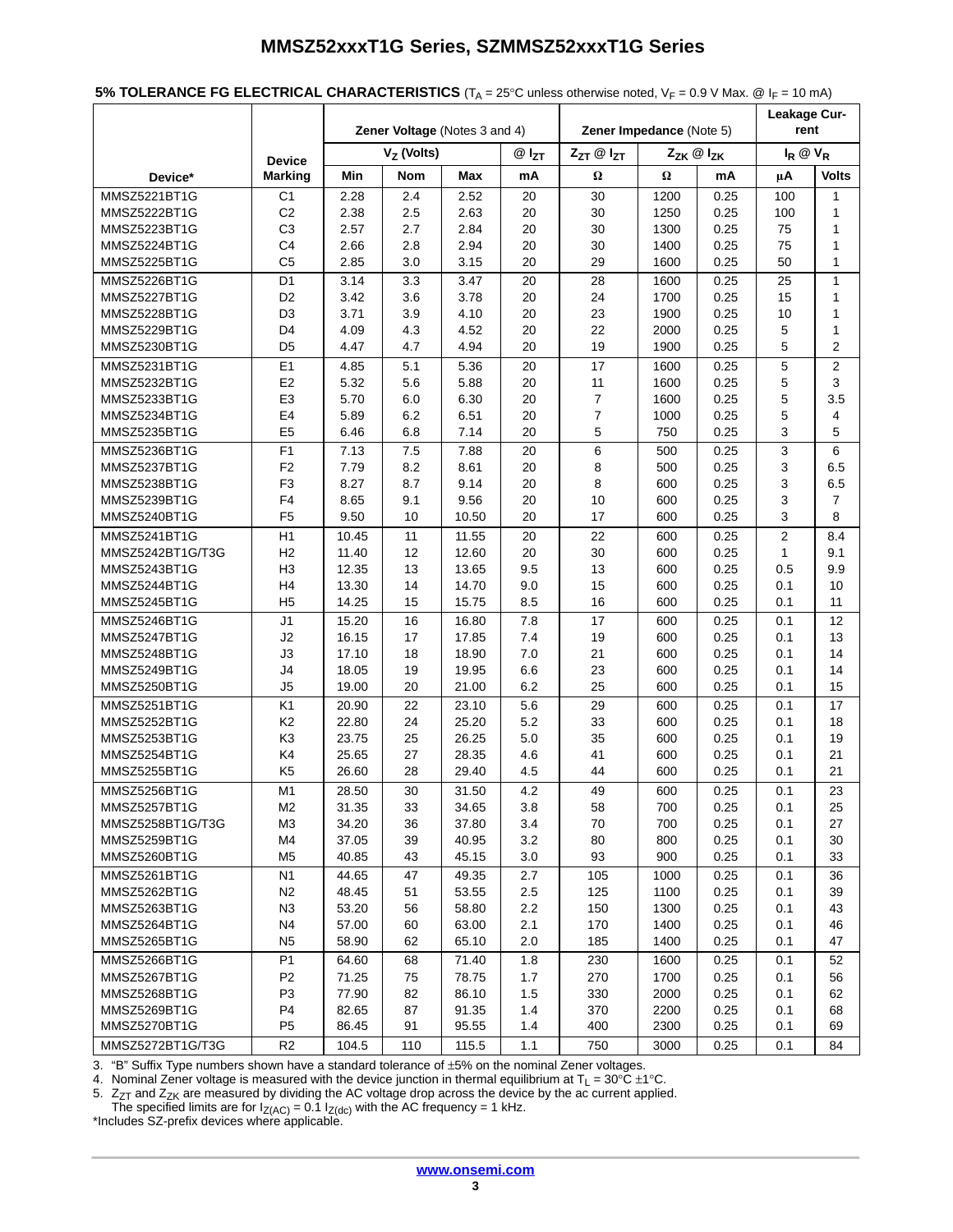| 2% TOLERANCE FG ELECTRICAL CHARACTERISTICS ( $T_A = 25^\circ$ C unless otherwise noted, $V_F = 0.9$ V Max. @ I <sub>F</sub> = 10 mA) |  |
|--------------------------------------------------------------------------------------------------------------------------------------|--|
|--------------------------------------------------------------------------------------------------------------------------------------|--|

|              |               |              | <b>Zener Voltage (Notes 6 and 7)</b> |       |           | <b>Zener Impedance (Note 8)</b> |                                  | Leakage Cur-<br>rent |                   |              |
|--------------|---------------|--------------|--------------------------------------|-------|-----------|---------------------------------|----------------------------------|----------------------|-------------------|--------------|
|              | <b>Device</b> | $V7$ (Volts) |                                      |       | $@I_{ZT}$ | $Z_{ZT} \otimes I_{ZT}$         | $Z_{ZK}$ $\circledcirc$ $I_{ZK}$ |                      | $I_R \otimes V_R$ |              |
| Device*      | Marking       | Min          | <b>Nom</b>                           | Max   | mA        | Ω                               | $\Omega$                         | mA                   | uΑ                | <b>Volts</b> |
| MMSZ5226CT1G | TD            | 3.234        | 3.3                                  | 3.366 | 20        | 28                              | 1600                             | 0.25                 | 25                |              |
| MMSZ5231CT1G | ТG            | 4.998        | 5.1                                  | 5.202 | 20        | 17                              | 1600                             | 0.25                 | 5                 | 2            |
| MMSZ5232CT1G | <b>TH</b>     | 5.488        | 5.6                                  | 5.712 | 20        | 11                              | 1600                             | 0.25                 | 5                 | 3            |
| MMSZ5245CT1G | TK            | 14.70        | 15                                   | 15.30 | 8.5       | 16                              | 600                              | 0.25                 | 0.1               | 11           |
| MMSZ5248CT1G | TL            | 17.64        | 18                                   | 18.36 | 7.0       | 21                              | 600                              | 0.25                 | 0.1               | 14           |
| MMSZ5250CT1G | <b>TN</b>     | 19.60        | 20                                   | 20.40 | 6.2       | 25                              | 600                              | 0.25                 | 0.1               | 15           |
| MMSZ5252CT1G | TQ            | 23.52        | 24                                   | 24.48 | 5.2       | 33                              | 600                              | 0.25                 | 0.1               | 18           |
| MMSZ5256CT1G | <b>TW</b>     | 29.40        | 30                                   | 30.60 | 4.2       | 49                              | 600                              | 0.25                 | 0.1               | 23           |
| MMSZ5258CT1G | <b>TX</b>     | 35.28        | 36                                   | 36.72 | 3.4       | 70                              | 700                              | 0.25                 | 0.1               | 27           |

6. "C" Suffix Type numbers shown have a standard tolerance of  $\pm 2\%$  on the nominal Zener voltages.

7. Nominal Zener voltage is measured with the device junction in thermal equilibrium at T<sub>L</sub> = 30°C ±1°C.

8.  $\rm Z_{ZT}$  and  $\rm Z_{ZK}$  are measured by dividing the AC voltage drop across the device by the ac current applied.

The specified limits are for  $I_{Z(AC)} = 0.1 I_{Z(dc)}$  with the AC frequency = 1 kHz.<br>\*Includes SZ-prefix devices where applicable.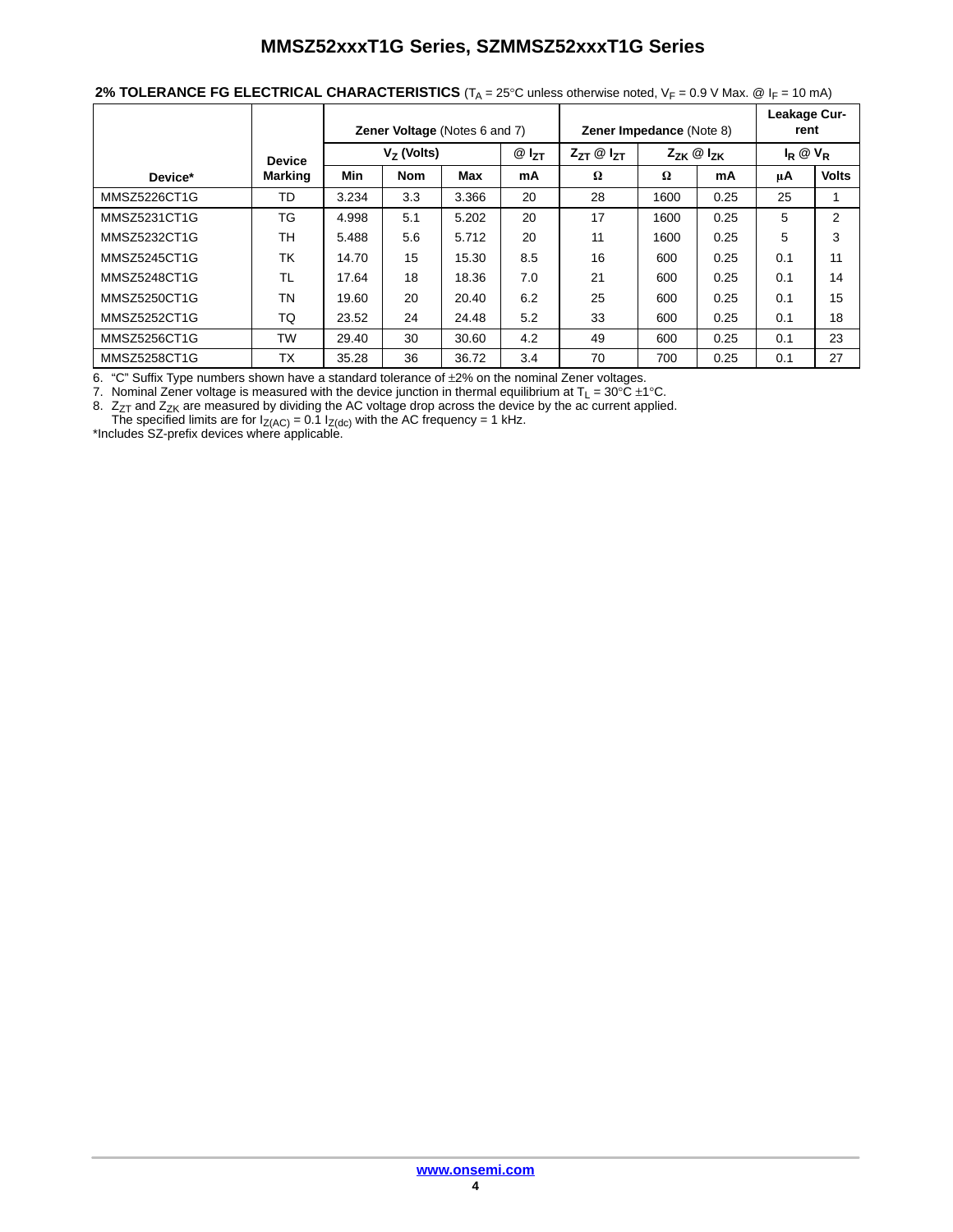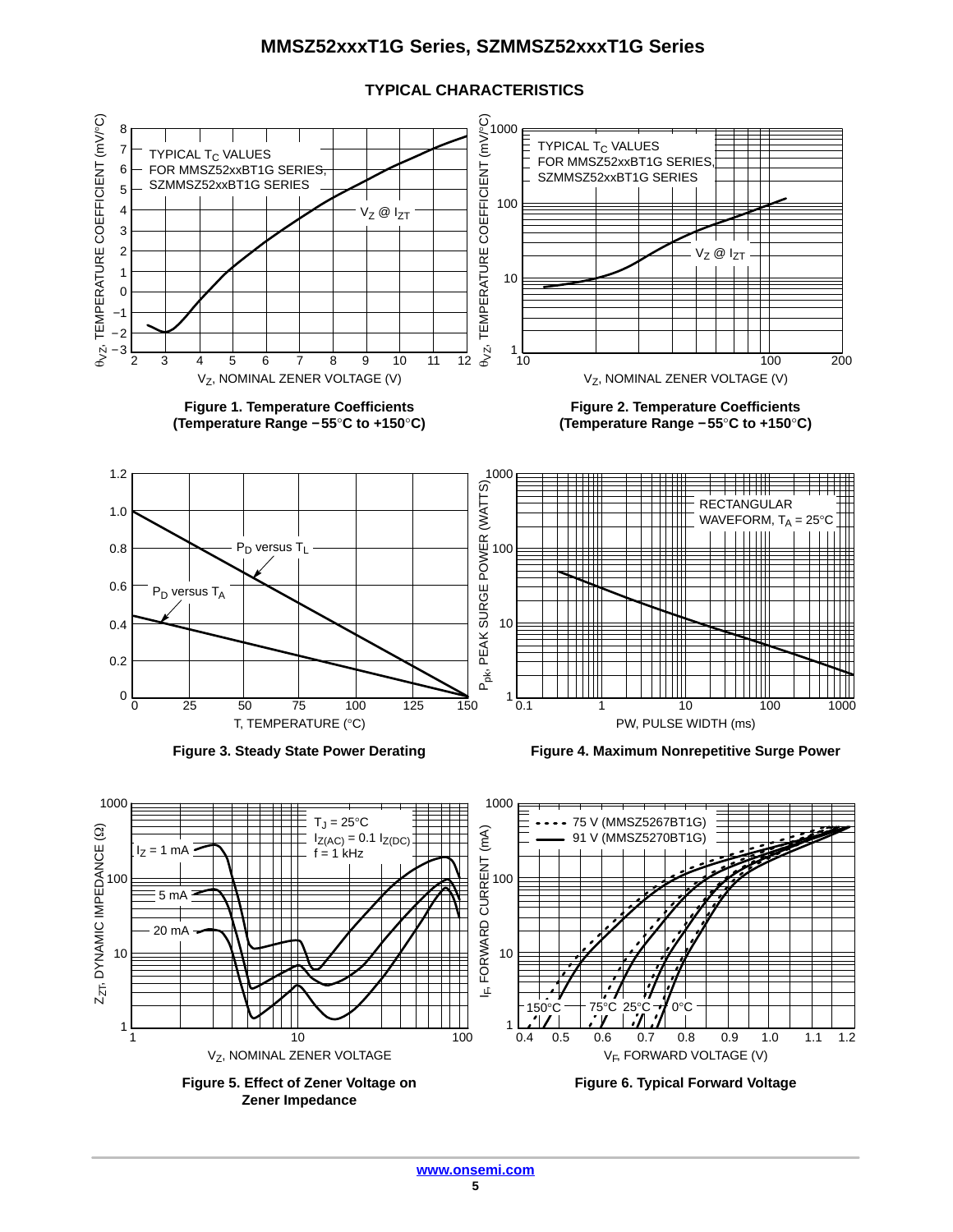

### **TYPICAL CHARACTERISTICS**

**Figure 9. Zener Voltage versus Zener Current (VZ Up to 12 V)**

**Figure 10. Zener Voltage versus Zener Current (12 V to 91 V)**



**Figure 11. SOD−123 (plastic) 500 Watt Device**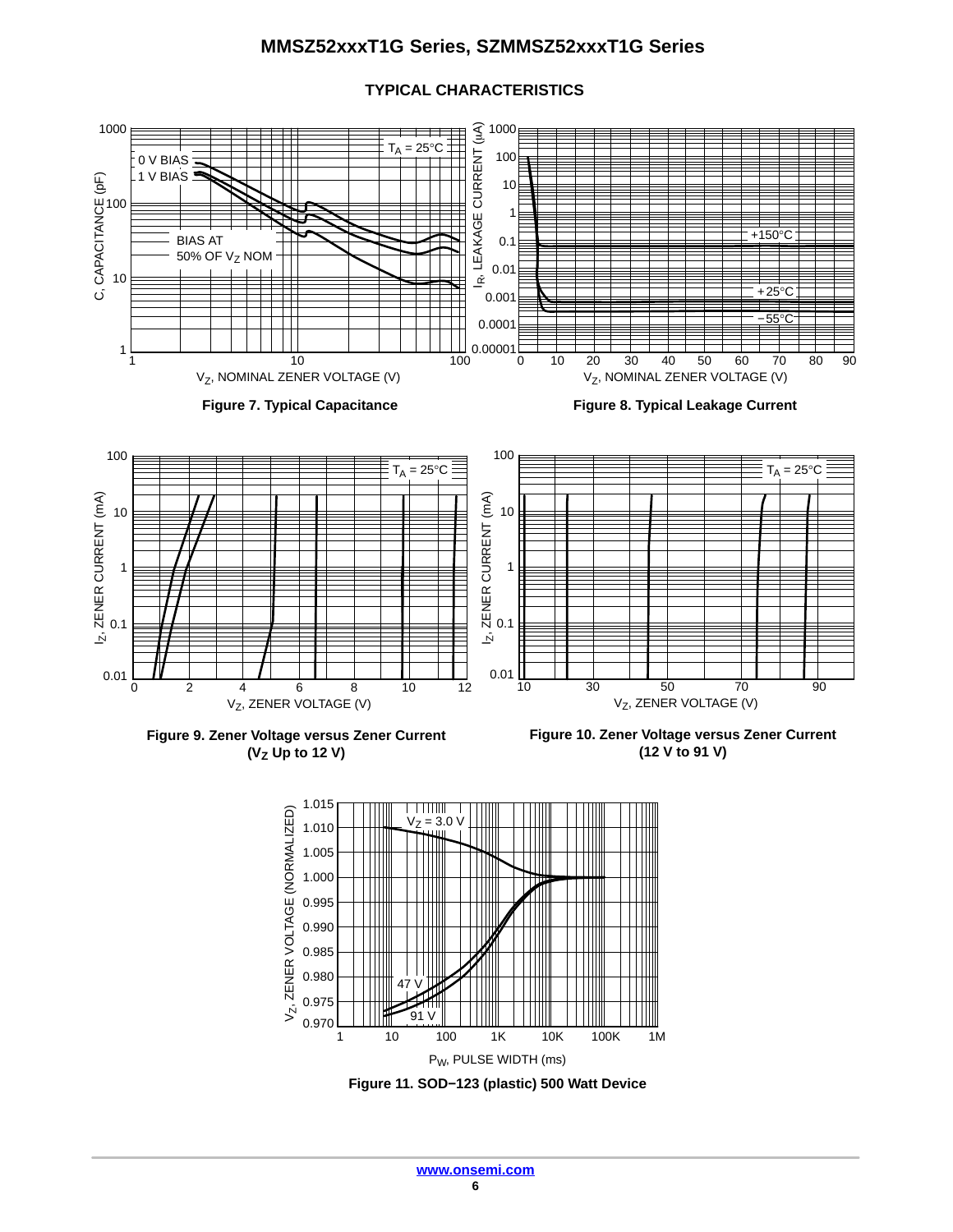#### **PACKAGE DIMENSIONS**

**SOD−123** CASE 425−04 ISSUE G





NOTES: 1. DIMENSIONING AND TOLERANCING PER ANSI Y14.5M, 1982.

2. CONTROLLING DIMENSION: INCH.

|            |      | <b>MILLIMETERS</b> |              | <b>INCHES</b> |            |              |
|------------|------|--------------------|--------------|---------------|------------|--------------|
| <b>DIM</b> | MIN  | <b>NOM</b>         | MAX          | <b>MIN</b>    | <b>NOM</b> | <b>MAX</b>   |
| A          | 0.94 | 1.17               | 1.35         | 0.037         | 0.046      | 0.053        |
| A1         | 0.00 | 0.05               | 0.10         | 0.000         | 0.002      | 0.004        |
| b          | 0.51 | 0.61               | 0.71         | 0.020         | 0.024      | 0.028        |
| C          |      |                    | 0.15         |               |            | 0.006        |
| D          | 1.40 | 1.60               | 1.80         | 0.055         | 0.063      | 0.071        |
| E          | 2.54 | 2.69               | 2.84         | 0.100         | 0.106      | 0.112        |
| HE         | 3.56 | 3.68               | 3.86         | 0.140         | 0.145      | 0.152        |
|            | 0.25 |                    |              | 0.010         |            |              |
| θ          | 0°   |                    | $10^{\circ}$ | 0°            |            | $10^{\circ}$ |

PIN 1. CATHODE 2. ANODE

#### **SOLDERING FOOTPRINT\***



\*For additional information on our Pb−Free strategy and soldering details, please download the ON Semiconductor Soldering and Mounting Techniques Reference Manual, SOLDERRM/D.

ON Semiconductor and the UN are registered trademarks of Semiconductor Components Industries, LLC (SCILLC) or its subsidiaries in the United States and/or other countries.<br>SCILLC owns the rights to a number of patents, tra at www.onsemi.com/site/pdf/Patent–Marking.pdf. SCILLC reserves the right to make changes without further notice to any products herein. SCILLC makes no warranty, representation<br>or guarantee regarding the suitability of its specifically disclaims any and all liability, including without limitation special, consequential or incidental damages. "Typical" parameters which may be provided in SCILLC data sheets<br>and/or specification can and do var or authorized for use as components in systems intended for surgical implant into the body, or other applications intended to support or sustain life, or for any other application in which the failure of the SCILLC product could create a situation where personal injury or death may occur. Should Buyer purchase or use SCILLC products for any such unintended or<br>unauthorized application, Buyer shall indemnify a expenses, and reasonable attorney fees arising out of, directly or indirectly, any claim of personal injury or death associated with such unintended or unauthorized use, even if such claim<br>alleges that SCILLC was negligent

#### **PUBLICATION ORDERING INFORMATION**

#### **LITERATURE FULFILLMENT**:

Literature Distribution Center for ON Semiconductor P.O. Box 5163, Denver, Colorado 80217 USA **Phone**: 303−675−2175 or 800−344−3860 Toll Free USA/Canada **Fax**: 303−675−2176 or 800−344−3867 Toll Free USA/Canada **Email**: orderlit@onsemi.com

**N. American Technical Support**: 800−282−9855 Toll Free USA/Canada **Europe, Middle East and Africa Technical Support:**

Phone: 421 33 790 2910 **Japan Customer Focus Center** Phone: 81−3−5817−1050

**ON Semiconductor Website**: **www.onsemi.com**

**Order Literature**: http://www.onsemi.com/orderlit

For additional information, please contact your local Sales Representative